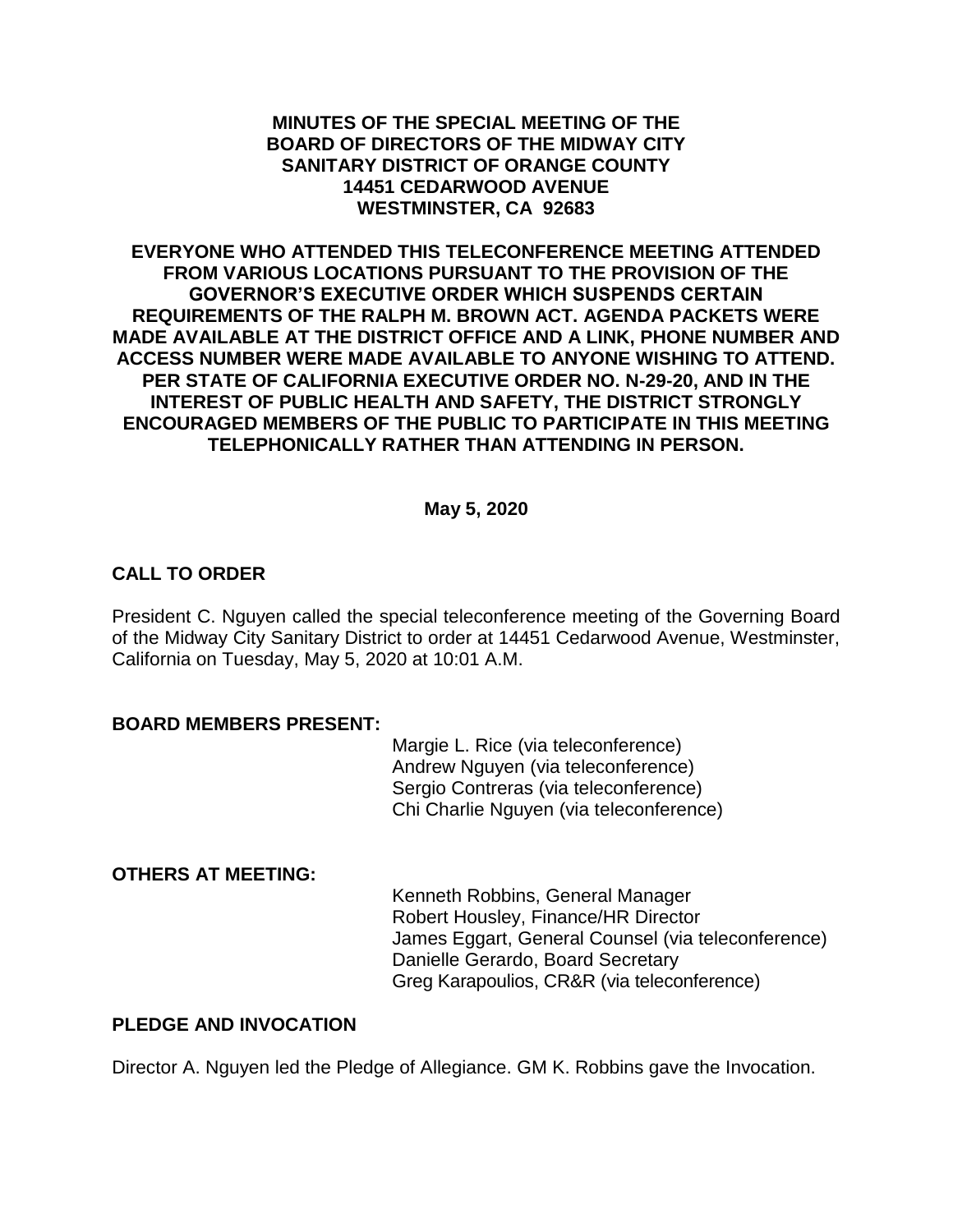#### **PUBLIC COMMENTS**

None

# **APPROVAL OF THE MINUTES OF THE SPECIAL MEETING OF APRIL 21, 2020** *(Roll Call Vote)*

A motion was made by Director A. Nguyen, seconded by President C. Nguyen, to approve the minutes of the special meeting of April 21, 2020. The motion was approved by the following 4-0 roll call vote:

AYES: S. Contreras, A. Nguyen, C. Nguyen and M. Rice NAYS: ABSTAIN: ABSENT:

# **APPROVAL OF THE MINUTES OF THE SPECIAL MEETING OF APRIL 28, 2020** *(Roll Call Vote)*

A motion was made by Director A. Nguyen, seconded by Director M. Rice, to approve the minutes of the special meeting of April 28, 2020. The motion was approved by the following 4-0 roll call vote:

AYES: S. Contreras, A. Nguyen, C. Nguyen and M. Rice NAYS: ABSTAIN: ABSENT:

# **APPROVAL OF EXPENDITURES**

A. Demands in the amount of \$ 332,789.97 *(Roll Call Vote)*

| #  | CK #  | Date | <b>AMOUNT</b>       | <b>VENDOR</b>                           | <b>MEMO</b>                                             |
|----|-------|------|---------------------|-----------------------------------------|---------------------------------------------------------|
|    |       |      |                     |                                         |                                                         |
|    |       |      |                     | <b>CHECKS:</b>                          |                                                         |
| 2  | 11373 | 4/23 | \$                  | 119.00 Advanced Workplace Strategies    | Random Drug Testing for DOT                             |
| 3  | 11374 | 4/23 | \$<br>322.31 AT&T   |                                         | Brookhurst Lift Station APR 2020                        |
| 4  | 11375 | 4/23 | \$                  | 1,300.00   Ayala's Car Wash             | Fleet wash 4/16, 4/20, 4/21 + Underpayment \$490 (4/13) |
| 5  | 11376 | 4/23 | \$                  | .243.74 Bodyworks Equipment, Inc        | Replacement tailgate cylinders NG-10/cable carrier NG-5 |
| 6  | 11377 | 4/23 | \$                  | 1.238.94 <b>Chemsearch. Inc</b>         | Grease to lube Heil system                              |
|    | 11378 | 4/23 | \$<br>263.46 Cintas |                                         | Uniform Services for 4/16                               |
| 8  | 11379 | 4/23 | \$                  | 2,115.00 City of Westminster            | 1st Qtr 2020 Over The Top Fees                          |
| 9  | 11380 | 4/23 | \$                  | 56.23 City of Westminster               | Hydrant Water Service for April 2020                    |
| 10 | 11381 | 4/23 | \$                  | 203.16 Daniel's Tire Service            | Recap tire for CCC & Mack trucks                        |
|    | 11382 | 4/23 | \$                  | 771.99 Dartco Transmission Sales & Srvs | <b>Transmission filters</b>                             |
| 12 | 11383 | 4/23 | \$<br>8.950.00 ECIS |                                         | FOG Inspections for March 2020                          |
| 13 | 11384 | 4/23 | \$                  | 318.35 Franklin Truck Parts, Inc.       | Gasket seal for hubs                                    |
| 14 | 11385 | 4/23 | \$                  | 3,224.00 HB Staffing                    | Temp Employee Services Wk Ending 04/12/2020 & 04/19/20  |
| 15 | 11386 | 4/23 | \$                  | 351.00 Hedman                           | DI-100 Tri color ink roller                             |
| 16 | 11387 | 4/23 | \$.                 | 340.52 Hose-Man, Inc.                   | Brake air hose                                          |
| 17 | 1388  | 4/23 | \$.                 | 150.00 Purchase Power                   | Postage for Postage Machine March 2020                  |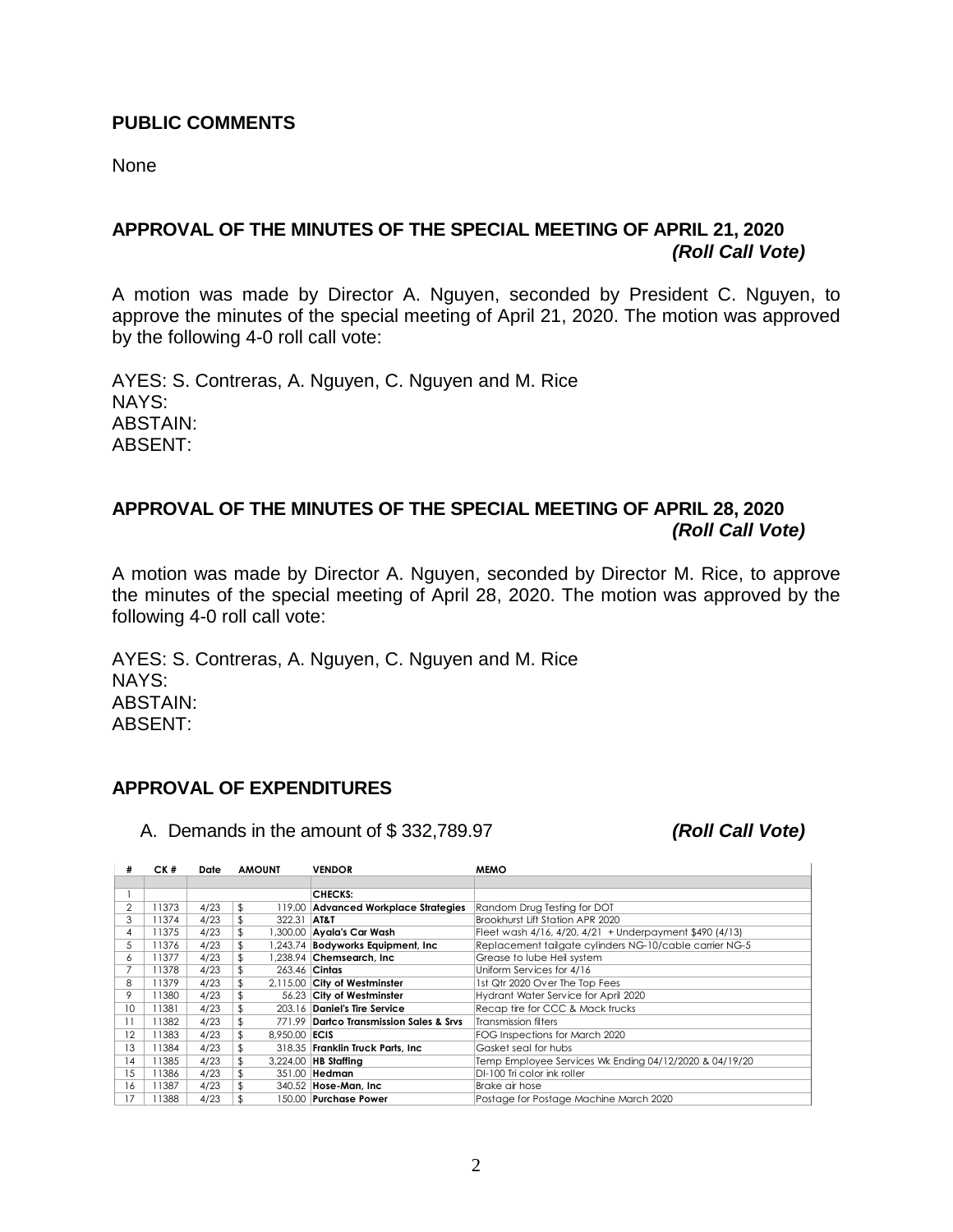| 18 | 11389      | 4/23 | \$                      | 7.76 SoCal Auto & Truck Parts Inc                                    | Restock windshield washer                                                  |  |
|----|------------|------|-------------------------|----------------------------------------------------------------------|----------------------------------------------------------------------------|--|
| 19 | 11390      | 4/23 | \$                      | $2.918.53$ TEC of California. Inc.                                   | Brake component, caliper for 2nd axle                                      |  |
| 20 | 11391      | 4/23 | \$                      | 7,781.00 Woodruff, Spradlin & Smart                                  | Legal Services for March 2020                                              |  |
| 21 | 11392      | 5/1  | \$                      | 178.50 Advanced Workplace Strategies                                 | Random Drug Testing for DOT                                                |  |
| 22 | 11393      | 5/1  | \$                      | 360.00 Ayala's Car Wash                                              | Fleet wash 4/24                                                            |  |
| 23 | 11394      | 5/1  | \$                      | 2,051.98 Bodyworks Equipment, Inc.                                   | Hydraulic cylinder & taligate cable for Heil system                        |  |
| 24 | 11395      | 5/1  | \$                      | 263.75 Cintas                                                        | Uniform Services for 4/16                                                  |  |
| 25 | 11396      | 5/1  | \$                      | 127,017.55 CR Transfer                                               | Solid Waste&Organics Tonnage Fees 4/1/2020 through 4/15/2020               |  |
| 26 | 11397      | 5/1  | \$                      | 1.116.00 CRC Cloud                                                   | Maintenance/Support April 2020-Firewall Security Gateway                   |  |
| 27 | 11398      | 5/1  | \$                      | 20.203.13 Daniel's Tire Service                                      | New tire changer machine for fleet                                         |  |
| 28 | 11399      | 5/1  | \$                      | 273.92 Franklin Truck Parts, Inc.                                    | Restock-Hub seals for CCC trucks                                           |  |
| 29 | 11400      | 5/1  | \$                      | 1.156.78 Frontier Communications                                     | District Office Phones & Lift Stations for April 2020                      |  |
| 30 | 11401      | 5/1  | \$                      | 67.80 LegalShield                                                    | Member Paid Services for March 2020                                        |  |
| 31 | 11402      | 5/1  | \$                      | 4.103.68 Southern California Edison                                  | District Offices, CNG Station and Lift Stations for April 2020             |  |
| 32 | 11403      | 5/1  | \$                      | 1,156.40 Standard Insurance Company                                  | Life Insurance & AD&D Premium Coverage for May 2020                        |  |
| 33 | 11404      | 5/1  | \$                      | 3,357.02 TEC of California, Inc.                                     | Restock- slack adjusters, brake pads, shoes, drums, air valves             |  |
| 34 | 11405      | 5/1  | \$                      | 1,970.30 Trillium USA Company, LLC                                   | Recertification of (19) CNG station pressure release valves                |  |
| 35 |            |      | \$                      | 194.951.80 CHECKS SUBTOTAL                                           |                                                                            |  |
| 36 |            |      |                         |                                                                      |                                                                            |  |
| 37 | <b>ACH</b> | 4/28 | \$                      | 343.85 <b>PAYROLL</b>                                                | 457 Deferred Compensation (100% Paid By Board of Directors)                |  |
| 38 | <b>ACH</b> | 4/21 | \$                      | 65,236.88 Paychex                                                    | Employee Payroll - Checks, Taxes, & Direct Deposits                        |  |
| 39 | <b>ACH</b> | 4/20 | \$                      | 3.552.49 Nationwide Retirement Solutions                             | 457 Deferred Compensation (100% Paid By Employees)                         |  |
| 40 | <b>ACH</b> | 4/20 | \$                      | 560.00 Nationwide Retirement Solutions                               | 457 Roth (100% Paid By Employees)                                          |  |
| 41 |            |      | \$                      | 69.693.22 ACH TRANSFERS SUBTOTAL                                     |                                                                            |  |
| 42 |            |      |                         |                                                                      |                                                                            |  |
| 43 |            |      |                         | <b>ACH PAYMENTS</b>                                                  |                                                                            |  |
| 44 | <b>ACH</b> | 4/23 | \$<br>14.198.65 CalPERS |                                                                      | Retirement Contributions for 04/06/2020-04/19/2020                         |  |
| 45 | <b>ACH</b> | 5/1  | \$<br>52,318.21 CalPERS |                                                                      | Active Employee and Retiree Health Ins Premiums for May 2020               |  |
| 46 | <b>ACH</b> | 5/1  | \$                      | 1.628.09 CalPERS                                                     | Board of Directors Health Insurance Premiums for May 2020                  |  |
| 47 |            |      | \$                      | 68.144.95 ACH TRANSFERS SUBTOTAL                                     |                                                                            |  |
| 48 |            |      |                         |                                                                      |                                                                            |  |
| 49 |            |      | \$                      |                                                                      | 332,789.97   TOTAL EXPENDITURES (HANDCUT, REGULAR, PAYROLL, ACH TRANSFERS) |  |
| 50 |            |      |                         |                                                                      |                                                                            |  |
| 51 |            |      |                         | <b>BANK TRANSFERS</b>                                                |                                                                            |  |
| 52 |            | 4/24 |                         | \$ 2,500,000.00 Transfer Funds from Money Market to Checking Account |                                                                            |  |
| 53 |            |      |                         |                                                                      |                                                                            |  |
| 54 | LAIF       | 4/24 |                         | \$ 2,000,000.00 Transfer Funds from Checking Account to LAIF         |                                                                            |  |
|    |            |      |                         |                                                                      |                                                                            |  |

A motion was made by Director M. Rice, seconded by President C. Nguyen, to approve the expenditures in the amount of \$ 332,789.97. The motion was approved by the following 4-0 roll call vote:

AYES: S. Contreras, A. Nguyen, C. Nguyen and M. Rice NAYS: ABSTAIN: ABSENT:

## **REPORTS**

#### **Report of President**

President C. Nguyen reported that he and GM K. Robbins went on air on Vietnamese Radio talk radio and that it should be airing tonight (May 5) or tomorrow night (May 6).

President C. Nguyen reported that he, GM K. Robbins and General Counsel James Eggart attended a telephone conference meeting with Mayor Tri Ta and the City Manager from the City of Westminster on Monday, May 4, 2020 regarding Item 9D on the agenda.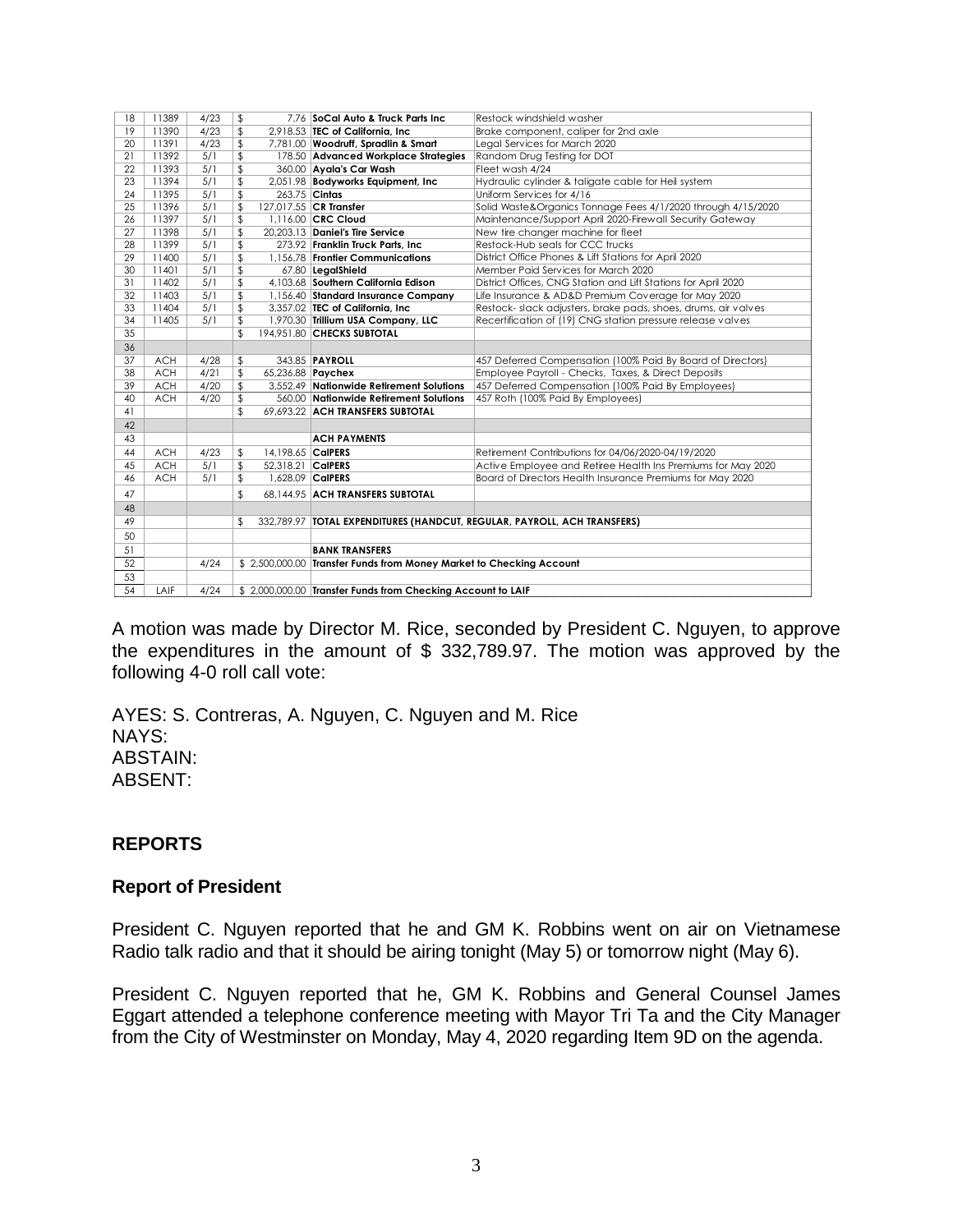## **Report of General Manager**

GM K. Robbins reported that Director Krippner's wife sent a thank you note to the Board for the Edible Arrangement that was sent to her.

GM K. Robbins reported that the District did cross training last week for an additional mechanic because several trucks were down for repairs. The air compressors on the trucks have been failing due to condensation which is bad for air brakes. The District was able to figure out the problem on one truck before it became a bigger expense and problem for another four.

GM K. Robbins stated that the solid waste industry as a whole is feeling financial pressure due to COVID-19 and have suspended some of their services such as curbside recycling and bulky item collection. The District is also suffering from curbside recycling and signed up for possible credit from the County for "Disaster Debris". Waste Management reinstated their recyclables line at the MRF this week and are testing it out without employees doing it by hand to see the results and to hopefully divert recyclables from the landfill.

The District is planning to have a large clean up event to make up for past months once the Stay at Home order due to COVID-19 is lifted. WasteNotOC has offered to take care of Midway City and the District would handle the City of Westminster. Staff figures that approximately 30 tons per month has not been picked up due to suspension of the Bulky Item Program and it is now going into the second month of this service not being offered to the residents of the District. The District is planning to use the sewer crew and loaner trucks from CR&R in order to take on more during the potential clean up event.

## **Report from Orange County Sanitation District (OCSD) Meeting on April 22, 2020**

Director A. Nguyen reported the meeting was an update on the budget and COVID-19. OCSD is fully staffed and operations are running at normal capacity. The budget for 2020- 2021 was reported to be \$173 million and for 2021-2022, \$174 million.

## **Report from CR&R – First Quarter 2020 Tonnage Report**

GM K. Robbins reported that the District's recycling number will be lower next quarter due to the MRF closing in March due to COVID-19. Just last week the District picked up over 1,100 tons of total residential refuse (normally around 800 tons) and the blue recycle carts are up around 168 tons.

Greg Karapoulios from CR&R arrived at the meeting at 10:24 A.M. He reported that the District's total diversion rate was 41%, which was down due to the Material Recovery Facility (MRF) closing in March. He stated that some of the haulers are reopening their MRF's and that CR&R's position is that they are waiting for word from the State as to when they will be able to reopen.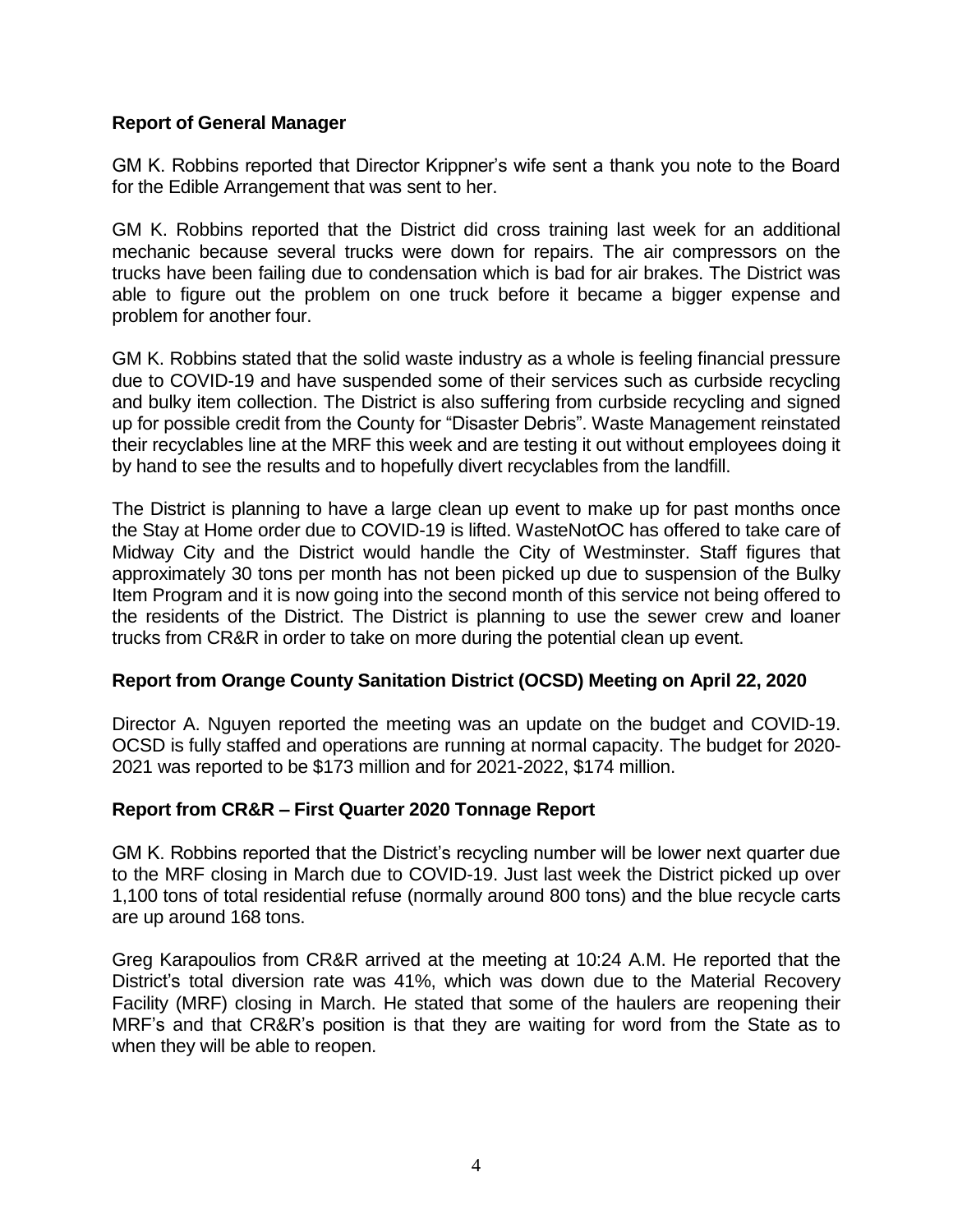GM K. Robbins asked Greg Karapoulios if he thought that the State would be giving Disaster Tonnage Relief credit to the District since everything was going to the landfill.

Greg Karapoulios responded that it is looking likely and the County has started the process.

#### **CONSENT CALENDAR**

None

# **OLD BUSINESS**

None

#### **NEW BUSINESS**

A. Discussion of Election Information for the November 3, 2020 General Election and Transmittal of Election Information Special District *(Roll Call Vote)*

A report of a summary of Staff's recommendation was provided and considered by the Board. A motion was made by President C. Nguyen, seconded by Director A. Nguyen, to approve the District to authorize the Candidate's Statement of Qualifications to contain no more than 200 words and the District will not pay for a Candidate's Statement of Qualifications on the Transmittal of Election Information Special District. The motion was approved by the following 4-0 roll call vote:

AYES: S. Contreras, A. Nguyen, C. Nguyen and M. Rice NAYS: ABSTAIN: ABSENT:

> B. Consider Changing the Midway City Sanitary District's Regularly Scheduled Board Meeting on Tuesday, May 19, 2020 at 5:30 P.M. to Special Teleconference Meeting held at 10 A.M. due to COVID-19 Pandemic

## *(Roll Call Vote)*

A report of a summary of Staff's recommendation was provided and considered by the Board. A motion was made by President C. Nguyen, seconded by Director M. Rice, to approve changing the regularly scheduled meeting of Tuesday, May 19, 2020 to 10 A.M. due to COVID-19. The motion was approved by the following 4-0 roll call vote: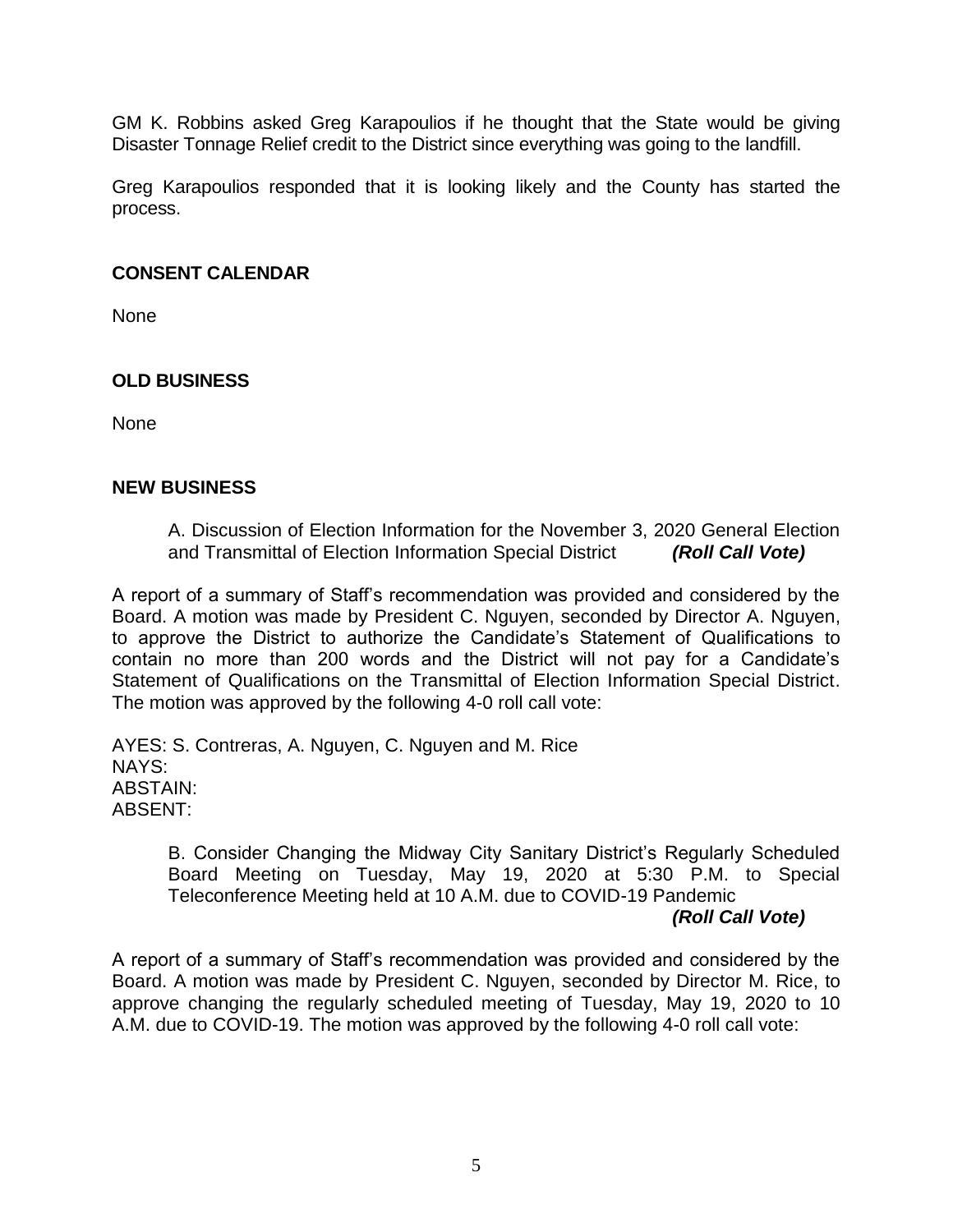AYES: S. Contreras, A. Nguyen, C. Nguyen and M. Rice NAYS: ABSTAIN: ABSENT:

> C. Approve the Transferring and Reallocating of Funds into the Midway City Sanitary District's Reserve and Investment Accounts *(Roll Call Vote)*

A report of a summary of Staff's recommendation was provided and considered by the Board. A motion was made by Director M. Rice, seconded by Director A. Nguyen, to approve the proposed transferring and reallocating of funds into the District's reserve and investment accounts as presented. The motion was approved by the following 4-0 roll call vote:

AYES: S. Contreras, A. Nguyen, C. Nguyen and M. Rice NAYS: ABSTAIN: ABSENT:

D. Discussion of Possible Options Regarding the Midway City Sanitary District Taking on Essential City Service to Pick up Abandoned Items *(Roll Call Vote)*

GM K. Robbins reported he met with the City of Westminster on Monday, May 4, 2020 and that the City is facing serious financial problems which are being exacerbated by COVID-19 and they reached out to the District again for help picking up abandoned items. He suggested that the District have General Counsel look into what can legally be done and get something in writing from OC LAFCO to stay ahead of this problem. He also suggested that the District plans to have some large clean up events.

Director M. Rice stated that she was opposed to the District having to hire additional employees and take the financial burden when it is the City's responsibility.

A report of a summary of Staff's recommendation was provided and considered by the Board. A motion was made by Director M. Rice, seconded by Director A. Nguyen, to approve staff to authorize General Counsel to coordinate with City Counsel and investigate and explore options of what the District can legally do and get a written opinion from OC LAFCO. The motion was approved by the following 4-0 roll call vote:

AYES: S. Contreras, A. Nguyen, C. Nguyen and M. Rice NAYS: ABSTAIN: ABSENT: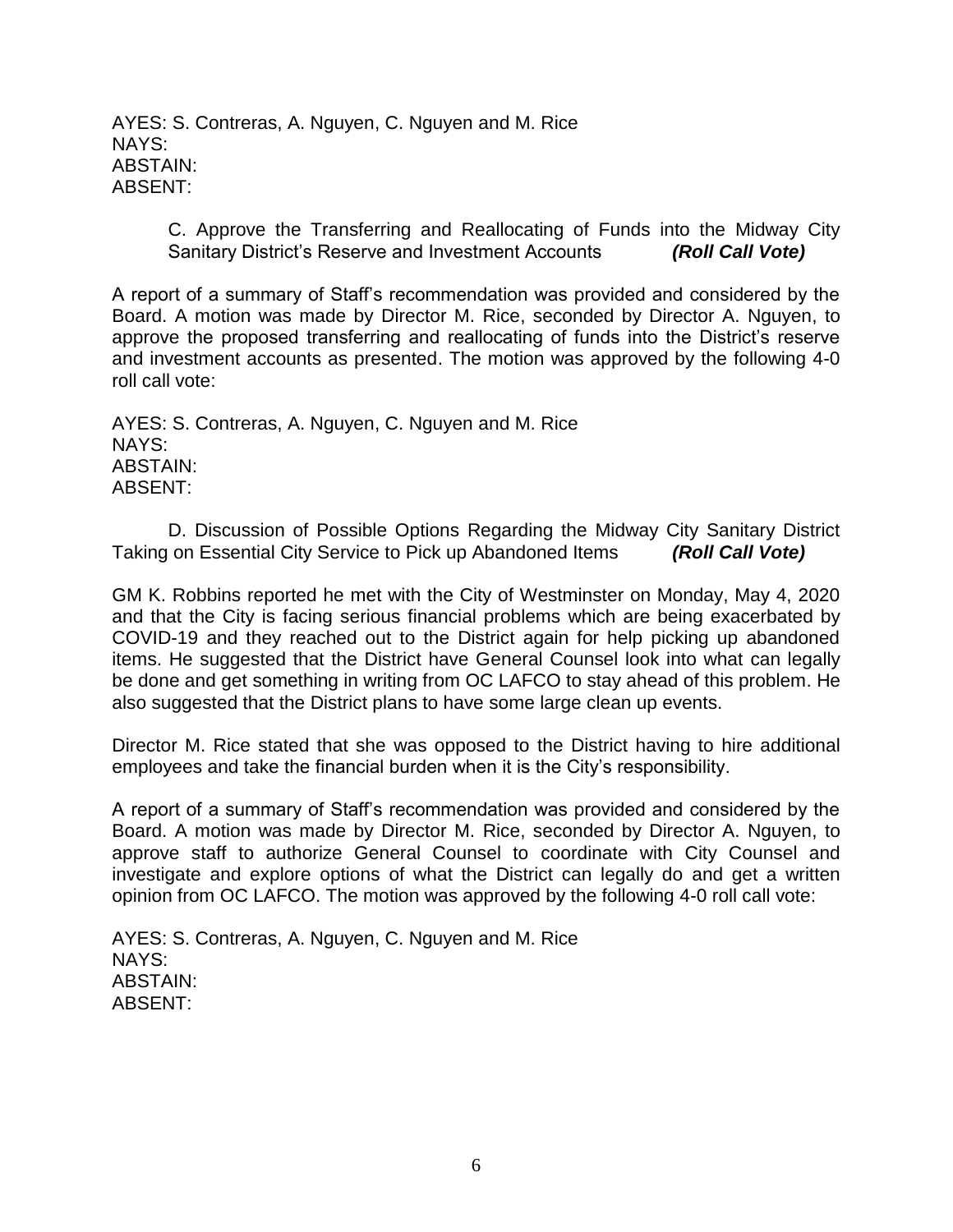## **INFORMATIONAL ITEMS**

A. CR&R Solid Waste and Recycling Services Annual Rate Adjustment – 2020-2021 (Tonnage Increase Effective July 1, 2020)

B. Nationwide – Midway City Sanitary District 457(b) Deferred Compensation Plan

Receive and file.

## **BOARD CONCERNS/COMMENTS**

Director A. Nguyen thanked everyone for their thoughts and prayers for his wife's recovery.

Director S. Contreras asked that the District email him the phone number and access code for the teleconference meetings in the future.

Director M. Rice stated that she contacted Diane Dobbert regarding the District putting some information on Channel 3. She said that the District just needed to send a request form.

President C. Nguyen thanked everyone and told everyone to stay healthy.

## **GM/STAFF CONCERNS/COMMENT**

GM K. Robbins stated that after his phone call with the interim City Manager yesterday he had staff send a care package from the District with all the information on services since they stated that they never saw anything advertising the Bulky Item service.

Director M. Rice stated that she was not able to get a refund for her flight reservation to New Orleans for the Waste Expo.

GM K. Robbins stated that she could turn her receipt in to the District for reimbursement and that the Waste Expo could be postponed again.

Finance/HR Director R. Housley thanked the Board for approving the transfers of District funds into reserve accounts and reported that Debbie Ralph, who has been a temporary employee, started her first official day at the District on May 4, 2020.